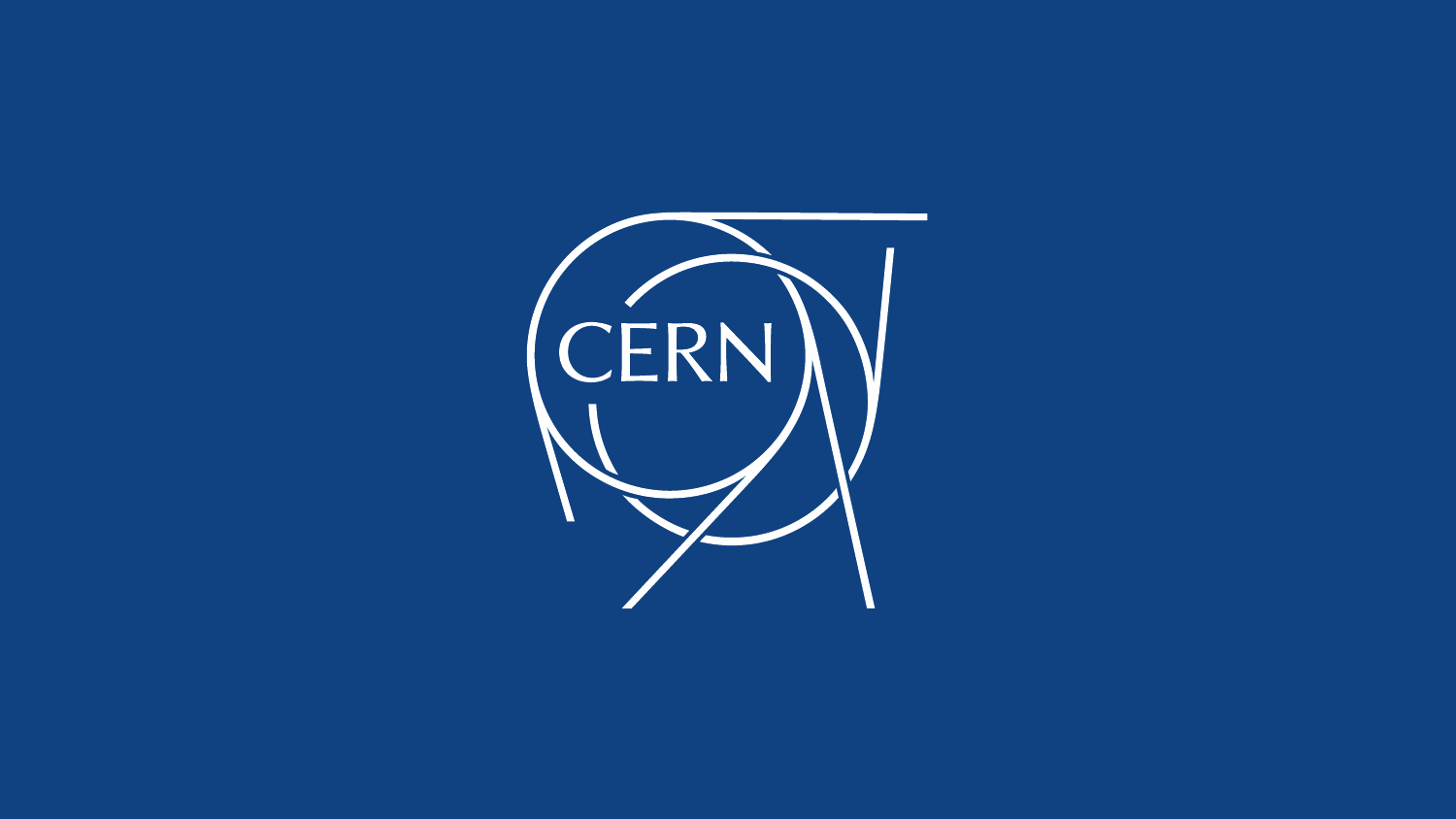

# *MW Readiness Verifications*

Andrea Manzi IT/SDC/ID 06/05/2015





**IT-SDC : Support for Distributed Computing**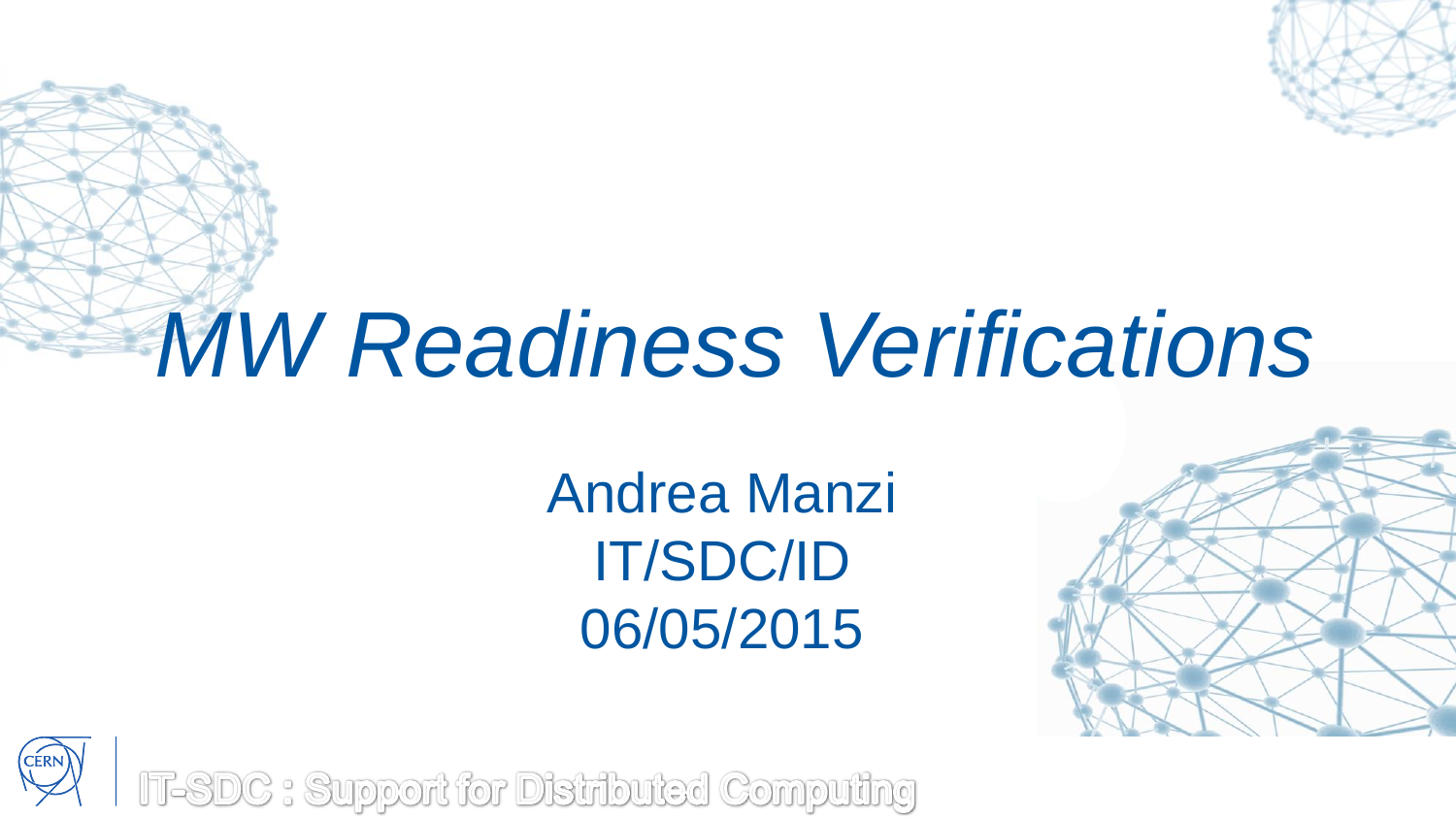# Status and plans



MW Readiness Verifications 06/05/15 3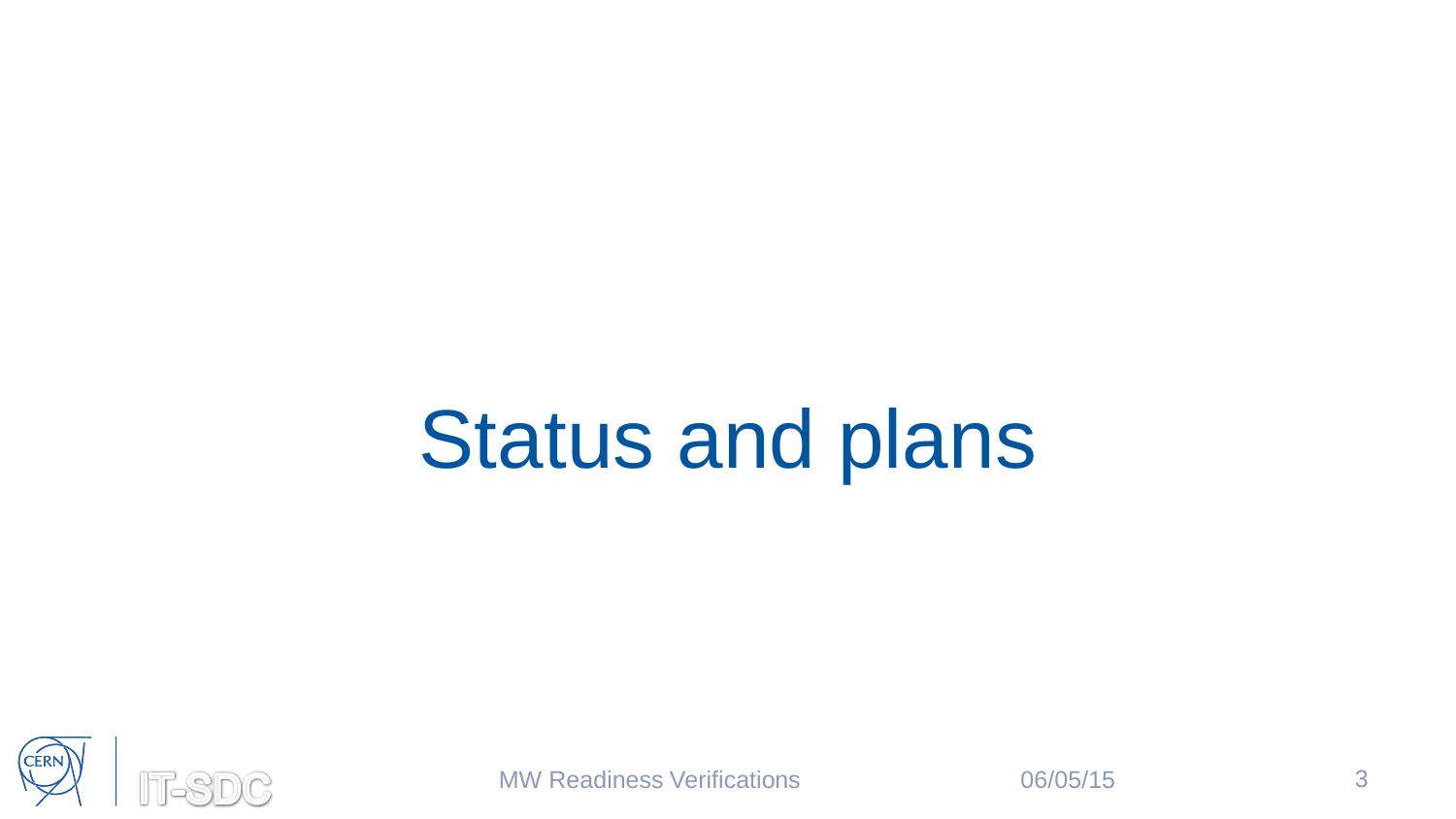# Experiments documentation

More than one year since the info from the Experiment were first provided:

- ATLAS:
	- [https://twiki.cern.ch/twiki/bin/view/AtlasComputing/MiddlewareR](https://twiki.cern.ch/twiki/bin/view/AtlasComputing/MiddlewareReadinessWorkingGroup) eadinessWorkingGroup
- CMS:

CÈRN

- [https://twiki.cern.ch/twiki/bin/view/CMSPublic/MiddlewareValida](https://twiki.cern.ch/twiki/bin/view/CMSPublic/MiddlewareValidation) tion
- LHCb ( generic doc)
	- http://lhcb-release-area.web.cern.ch/LHCb-release-

[area/DOC/lhcbdirac/rst/html/Certification/tree.html](http://lhcb-release-area.web.cern.ch/LHCb-release-area/DOC/lhcbdirac/rst/html/Certification/tree.html) 4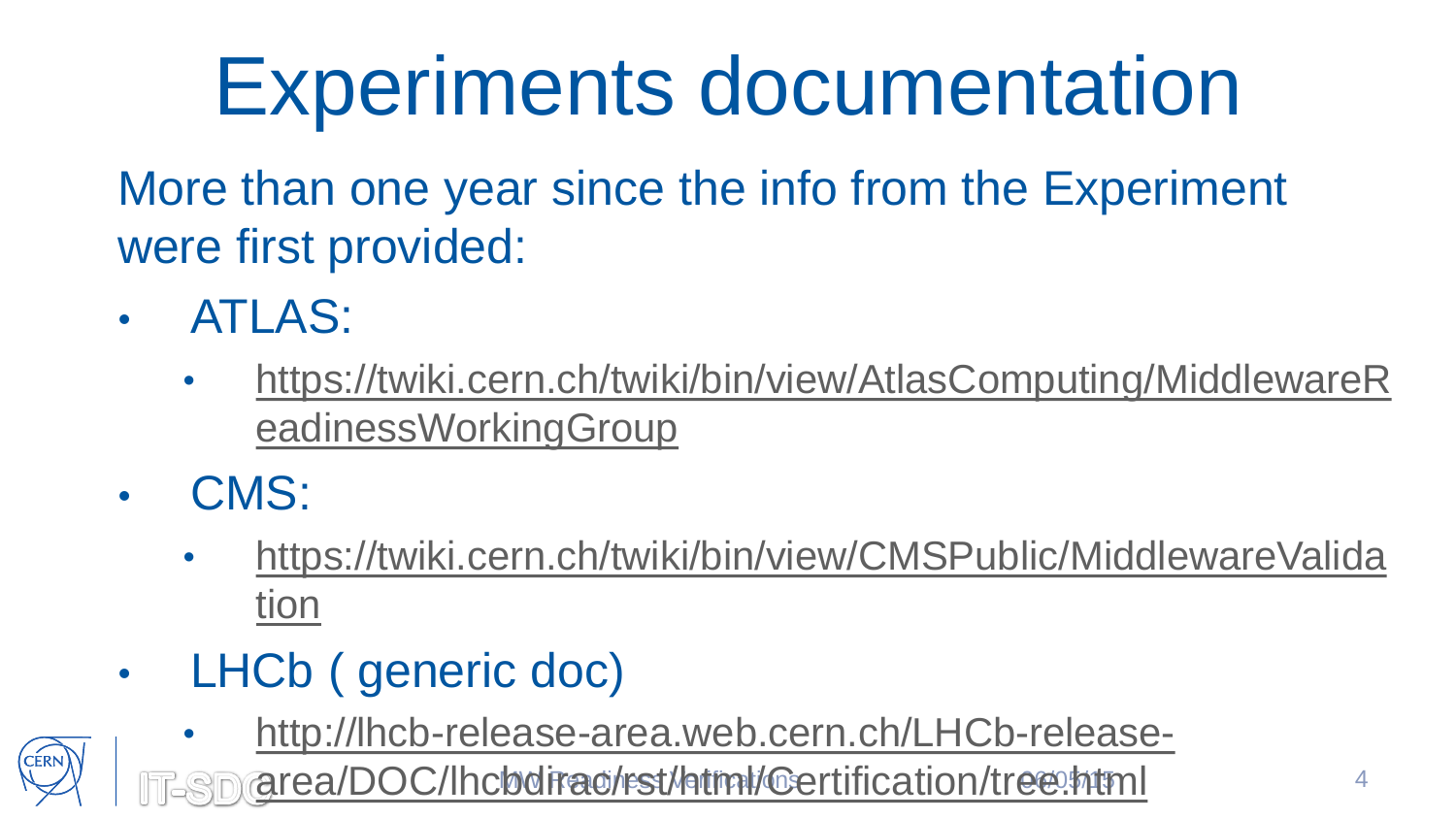# Experiments plans

Time for reviewing the MW Products lists

- add/remove Products for verifications, raise or lower priorities
- Would be good to update also the tables with missing links to Monitoring tools (in particular for CMS)

LHCb has not participated much in this WG, any interest in new products to verify?

What about ALICE? Start participating by verifying

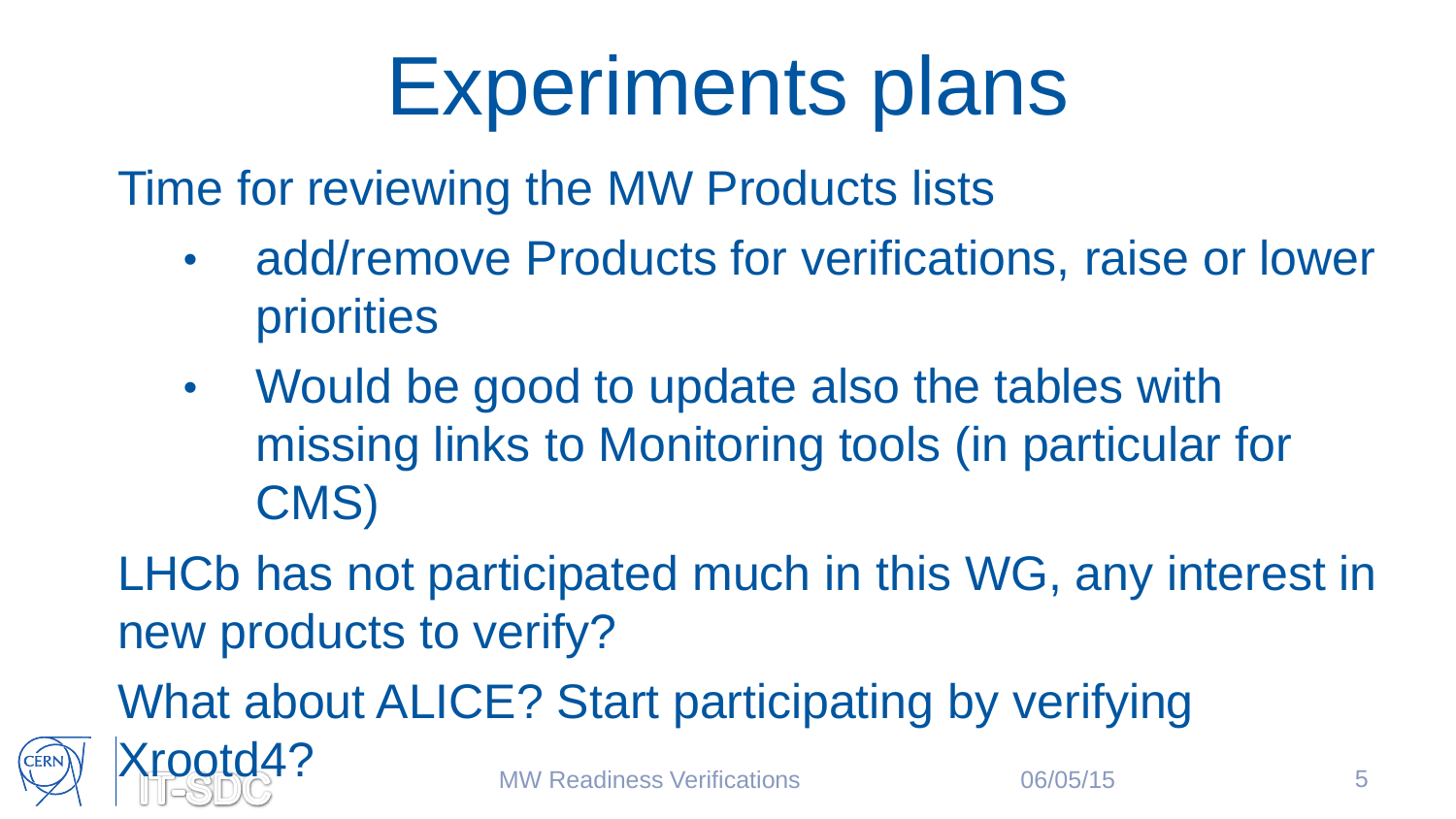# Experiments Workflow Review

It would be good to review also the Verification Workflows

- Do we want to add more testing activity?
	- New protocols for Storage testing?
	- FAX / AAA federations testing ?
- Stress testing ?
- What about using SAM ?

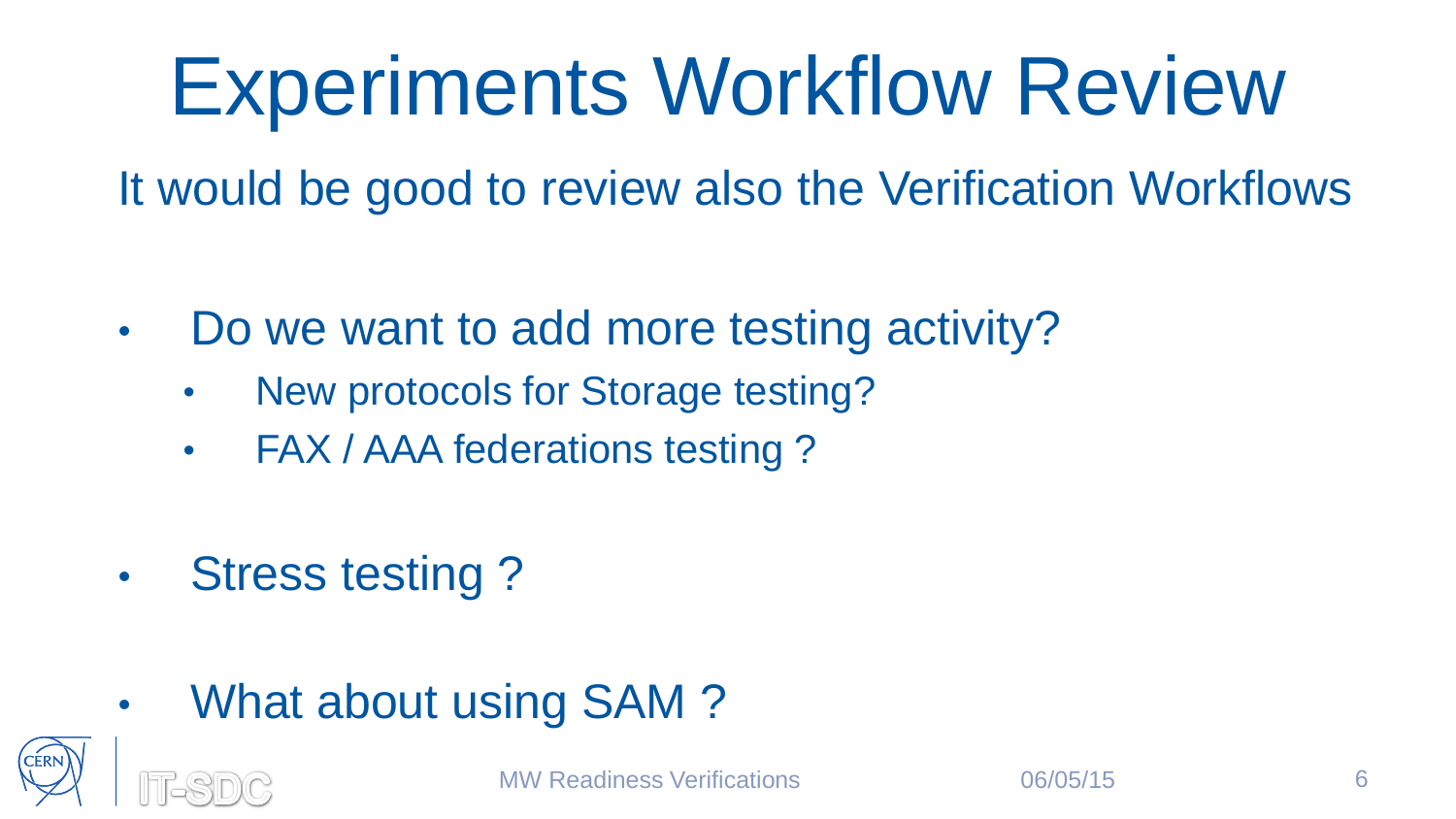#### Verification Issues

Some planned installations by sites not yet started or there are issues in setting up the tests since months

- ATLAS
	- STORM @ CNAF -> not yet installed
- CMS
	- EOS @ CERN -> problems setting up the Phedex tests
- ATLAS & CMS
	- dCache.org node not yet ready for testing

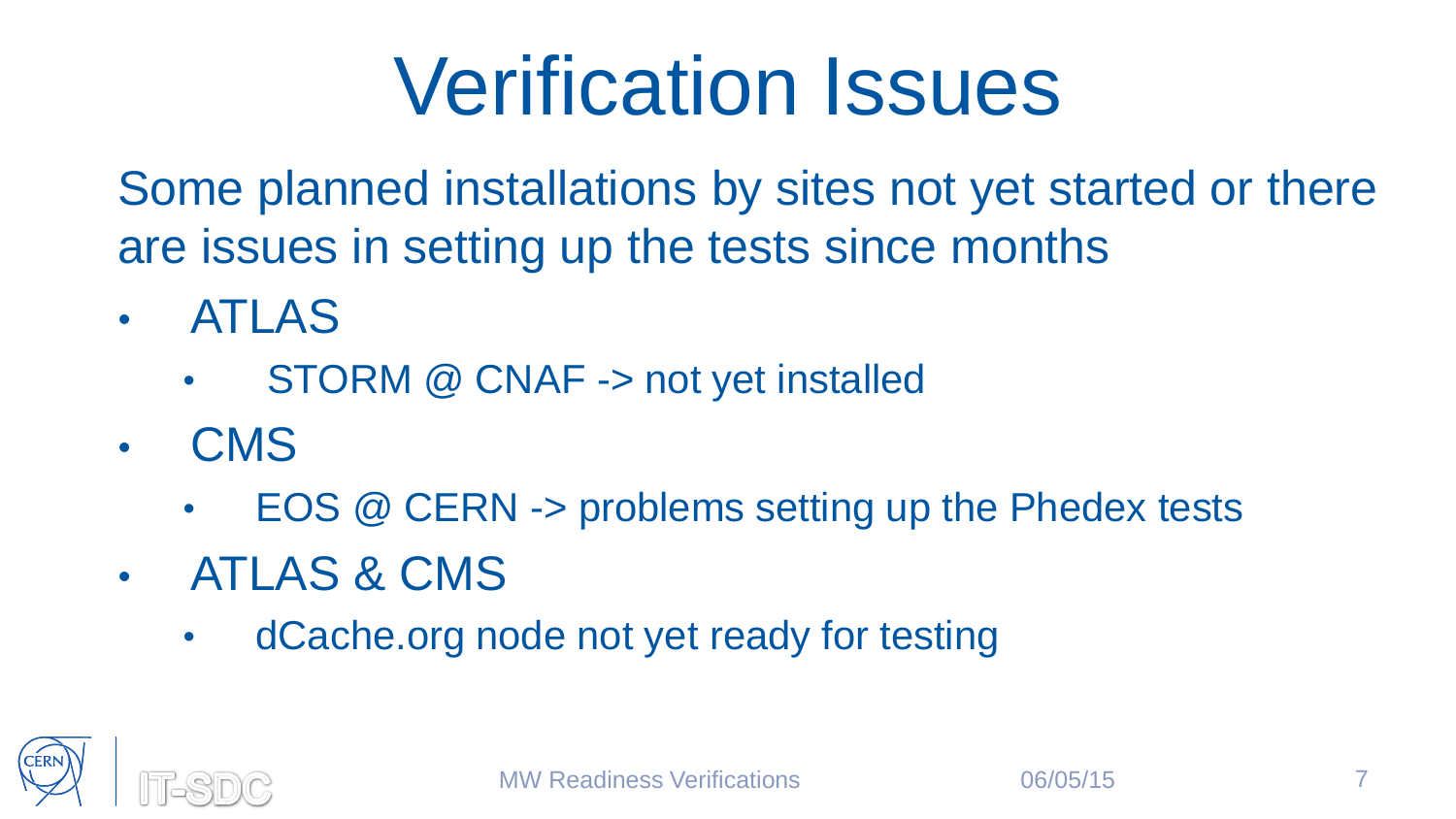#### Verification Issues

- ARGUS
	- Testing infra under setup ?
- To include Actions in the Today's Minutes for Sites and **Experiments**

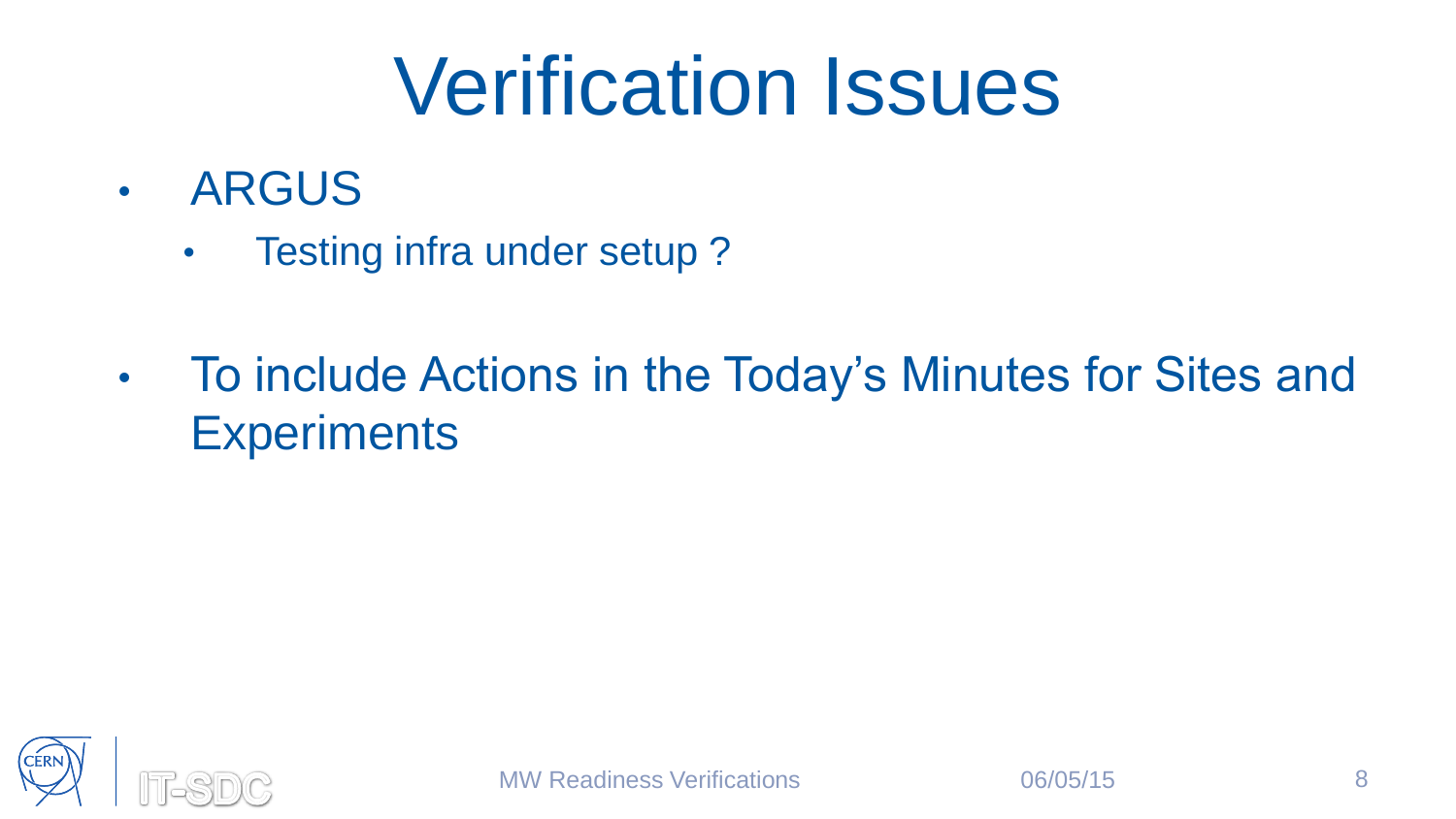### Pakiti-client installation

- Most of the sites participating to MW readiness are correctly running the pakiti-client ( CERN started  $today$ )
- But some are missing:
	- PIC
	- NDGF
	- TRIUMF
	- CNAF
- MW Readiness Verifications  $06/05/15$  9 • We should make sure that at least the MW readiness nodes are configured (Action for me)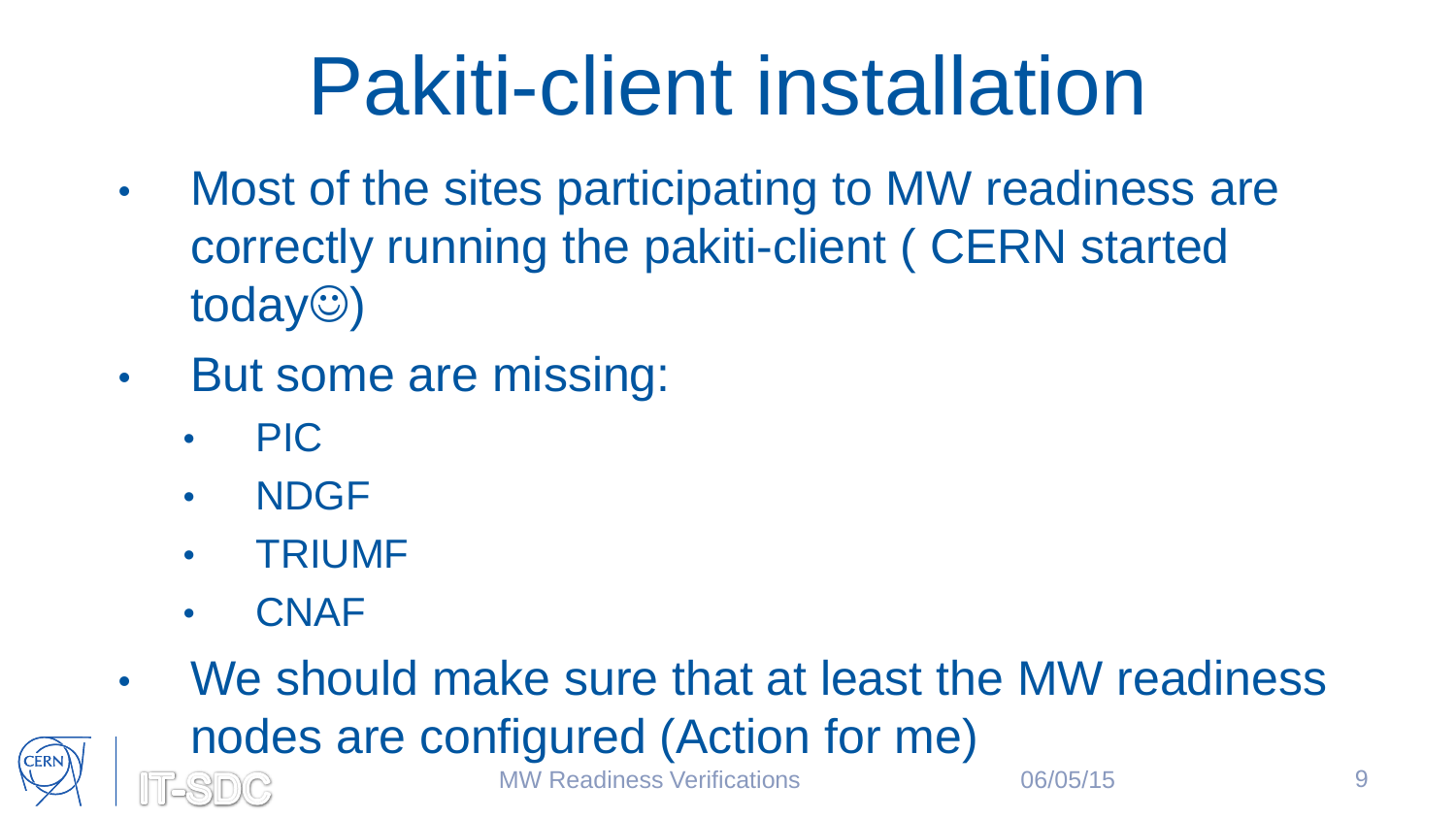#### Verification Plans

Plans for Products listed by the Experiments and not yet verified:

- WN for CMS @ GRIF
	- Postponed, but plan to have it done after the summer
- Xrootd4 for ATLAS/CMS
	- Volunteer sites needed

Continue to monitor new versions of the Products already under verification and coordinate with sites for upgrade/testing

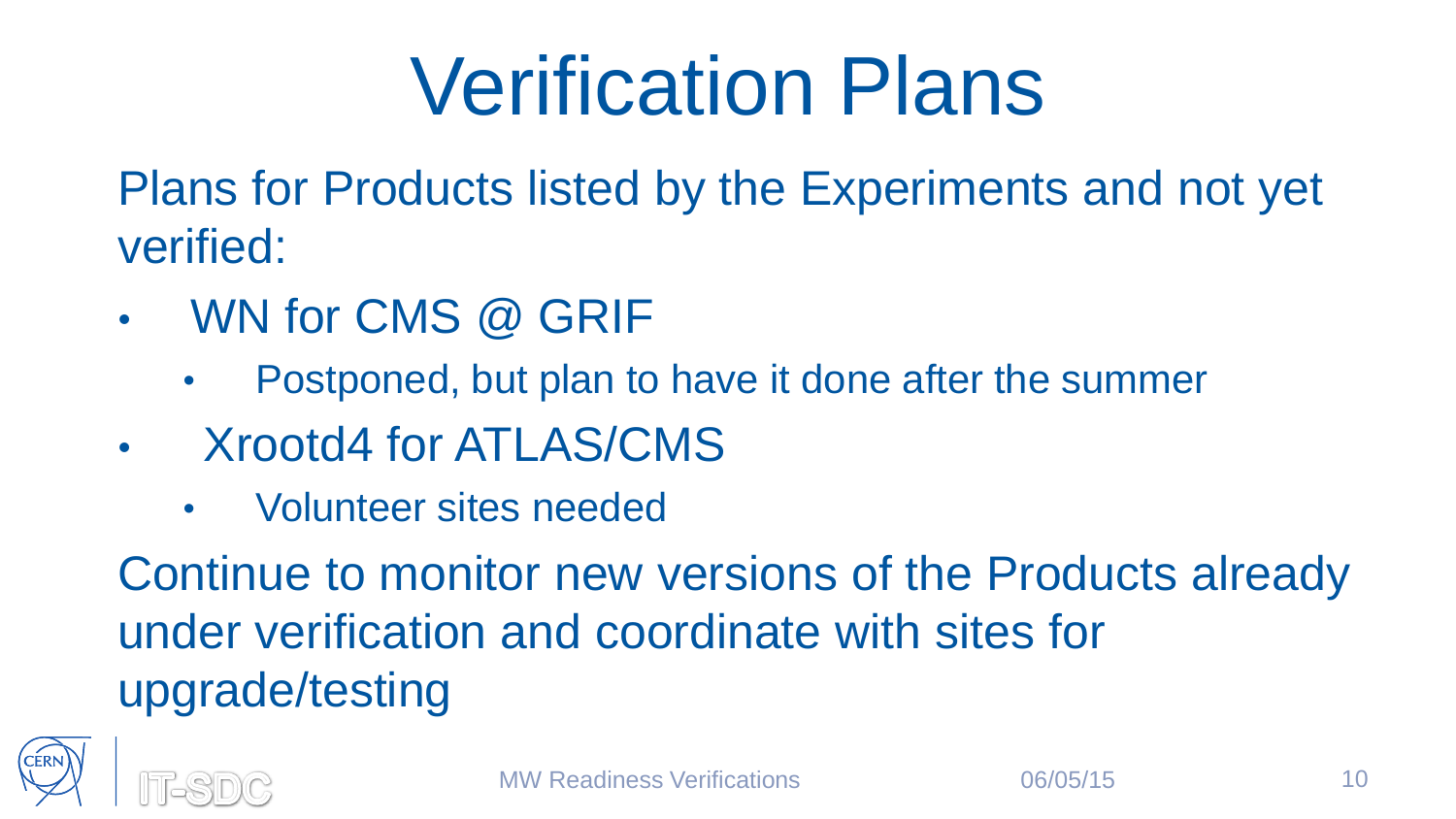# Verifications Report



MW Readiness Verifications 06/05/15 11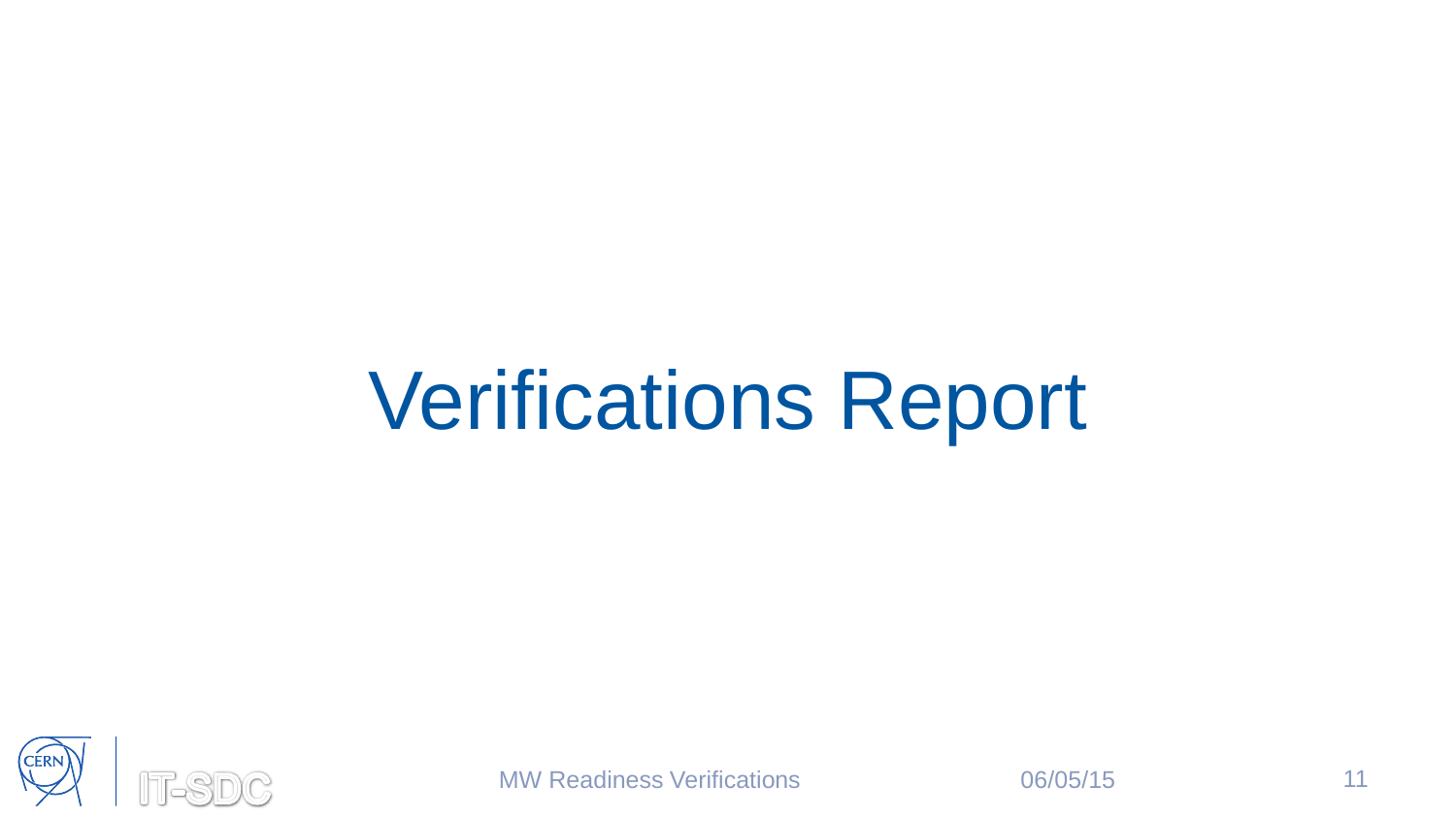# **ATLAS**

**[https://twiki.cern.ch/twiki/bin/viewauth/AtlasComputing/Middlewar](https://twiki.cern.ch/twiki/bin/viewauth/AtlasComputing/MiddlewareReadinessWorkingGroup)**

**eReadinessWorkingGroup**

**DPM – no updates Cream-CE dCache StoRM HT-Condor (condor-g)**

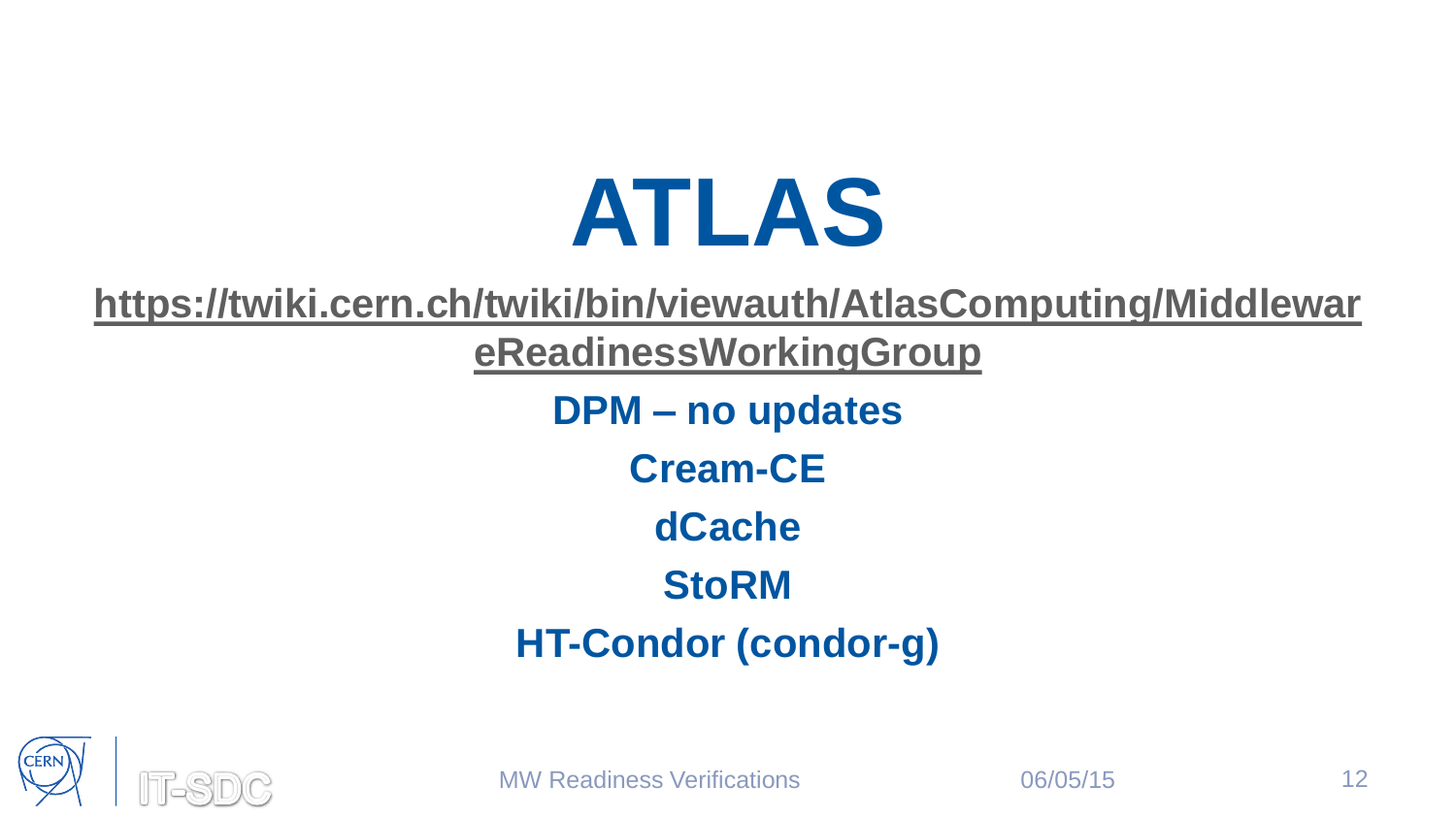# CREAM-CE

- CREAM-CE 1.16.5
- Volunteer site: INFN-NAPOLI
- pakiti-client OK!
- Verification Status
	- OK! No issues reported
	- CREAM 1.16.5 verified

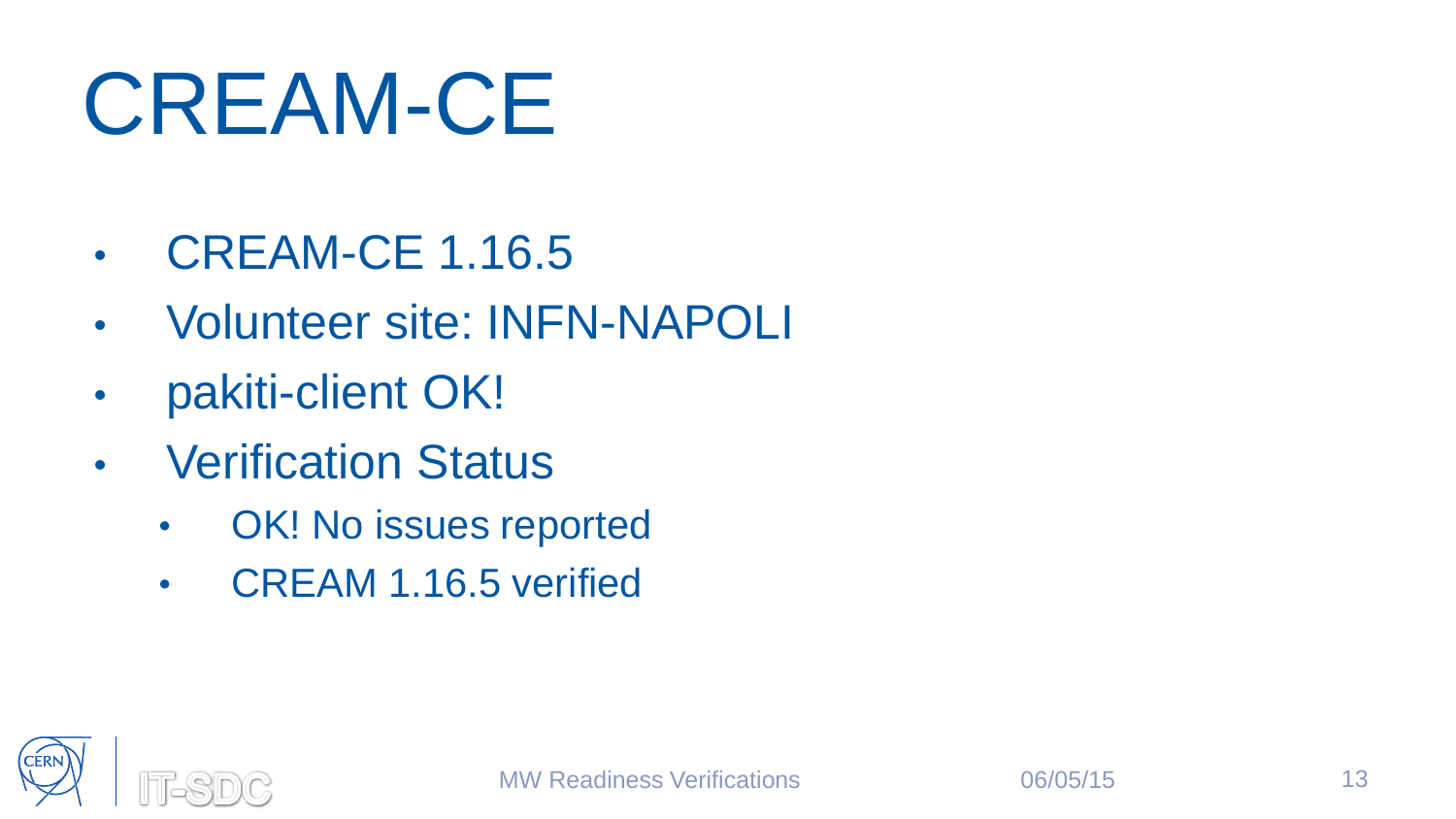#### dCache

- dCache 2.10.[22, 24] and 2.12.[0,5]
- Volunteer sites : Triumf (2.10.x) and NDGF (2.12.x)
- pakiti-client not installed
- **Verification Status** 
	- Issue found for 2.10.22 with SRM operations via FTS, reported to dCache.org has been fixed in 2.10.24
	- 2.10.24 verified ( next 2.10.28 released yesterday)
	- NDGF is always quite active upgrading to the latest available versions, no issues reported
	- 2.12.5 verified (next 2.12.8 released yesterday)

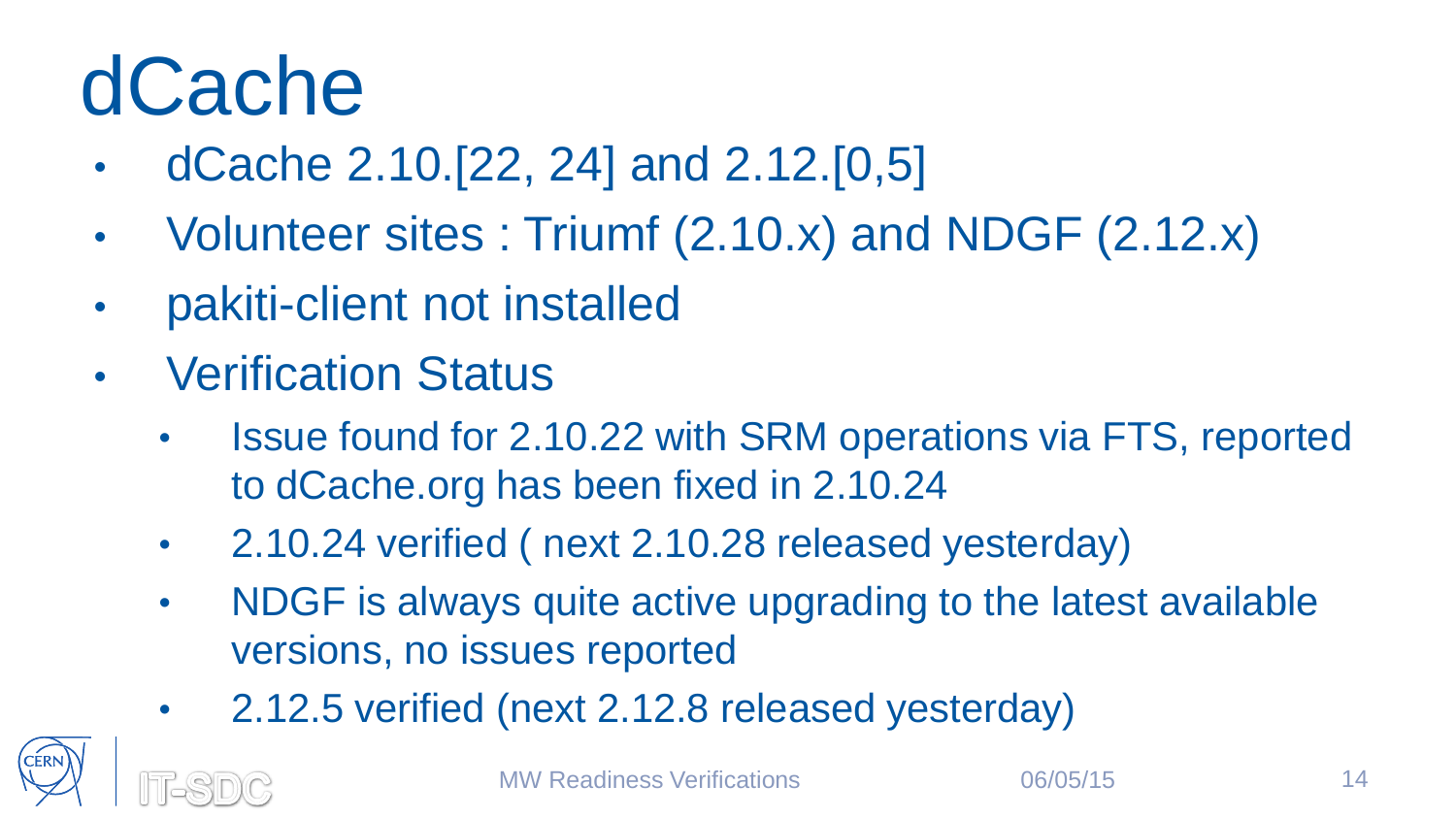# **StoRM**

- StoRM 1.11.8
- Volunteer sites : QMUL and INFN-T1
- Pakiti-client installed at QMUL
- Verification Status
	- QMUL: small issue reported to Storm devs, but not affecting the storage operations
		- StoRM 1.11.8 verified at QMUL
	- CNAF -> nothing installed
	- No new versions to verify at the moment

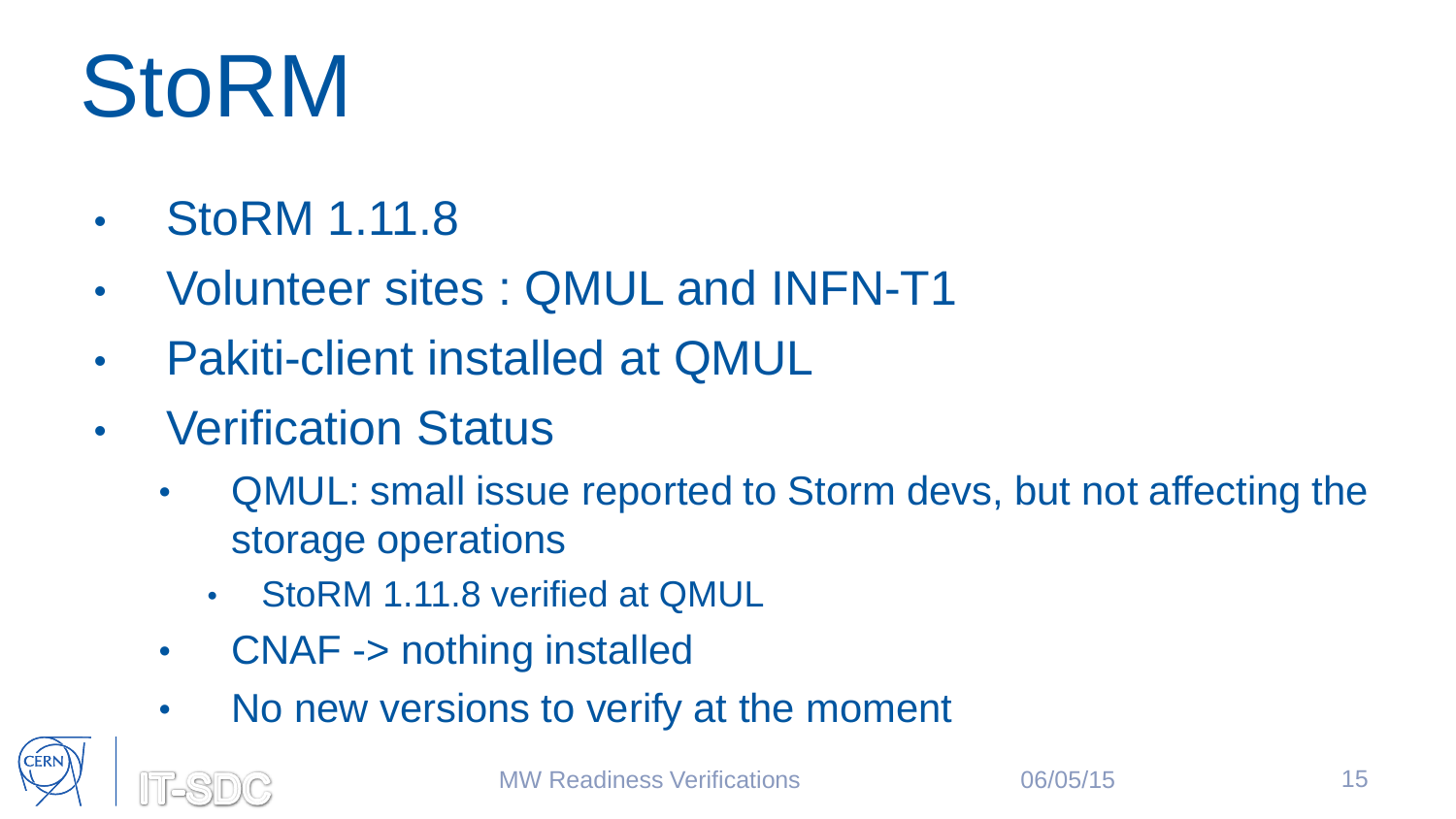# HT-Condor (condor-g)

- HT-condor 8.3.2 running on a DEV pilot ATLAS Factory
- Volunteer Site: CERN
- Pakiti-client installed
- Verification Status
	- Pilot jobs correctly spawn to all the MW readiness test queues
	- No issues encountered so far
	- We spotted just a problem at INFN-Napoli because of an automatic upgrade of Torque which broke the installation ( already known and reported at WLCG level)

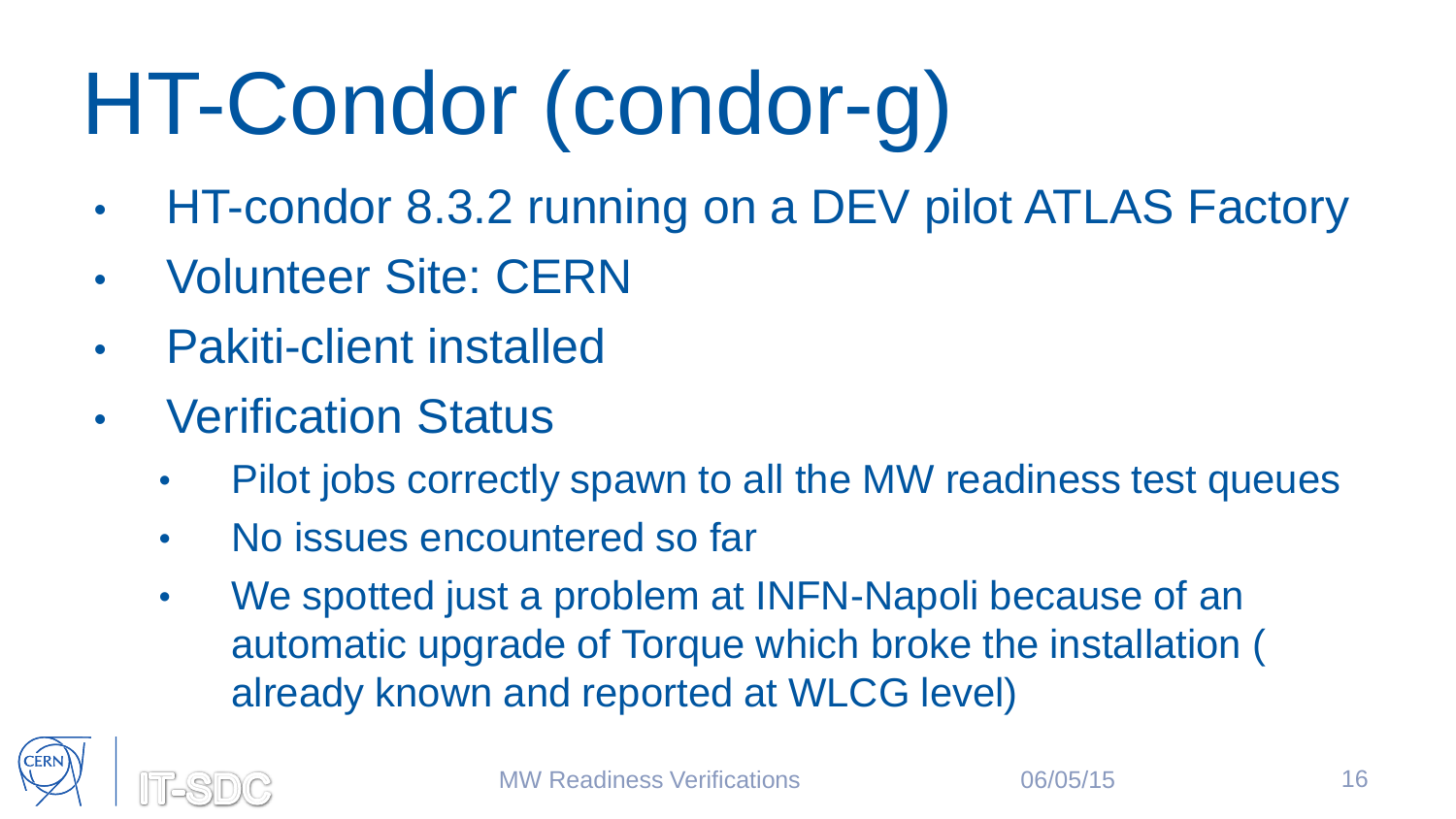

**[https://twiki.cern.ch/twiki/bin/view/CMSPublic/Middlewa](https://twiki.cern.ch/twiki/bin/view/CMSPublic/MiddlewareValidation) reValidation DPM – no updates Cream-CE – no updates dCache EOS – no updates ARC-CE**

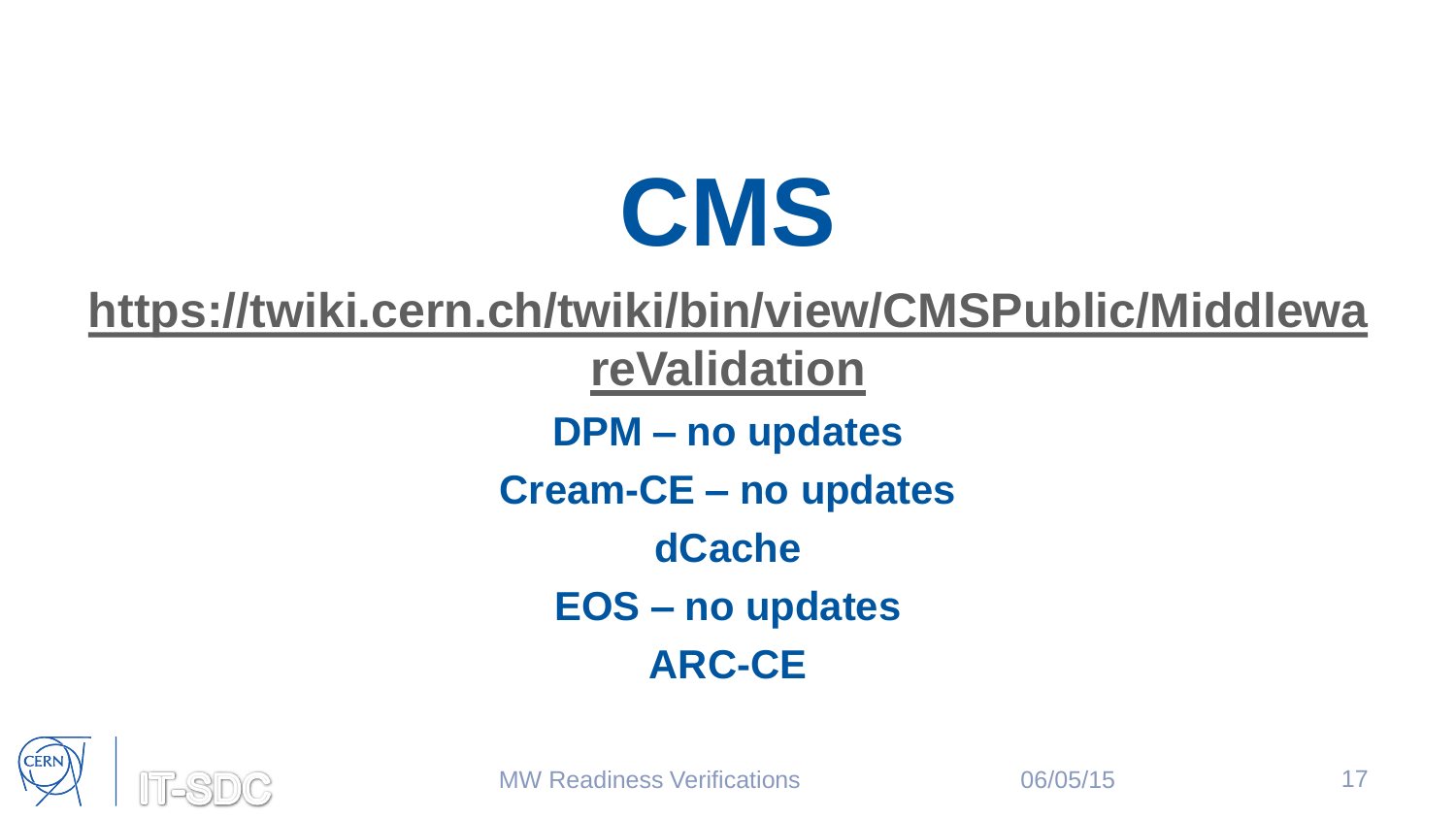# dCache

- dCache 2.12.5
- Volunteer site: PIC
- pakiti-client not installed
- Verification Status
	- The Node has been configured after Easter
	- Tests configuration on going

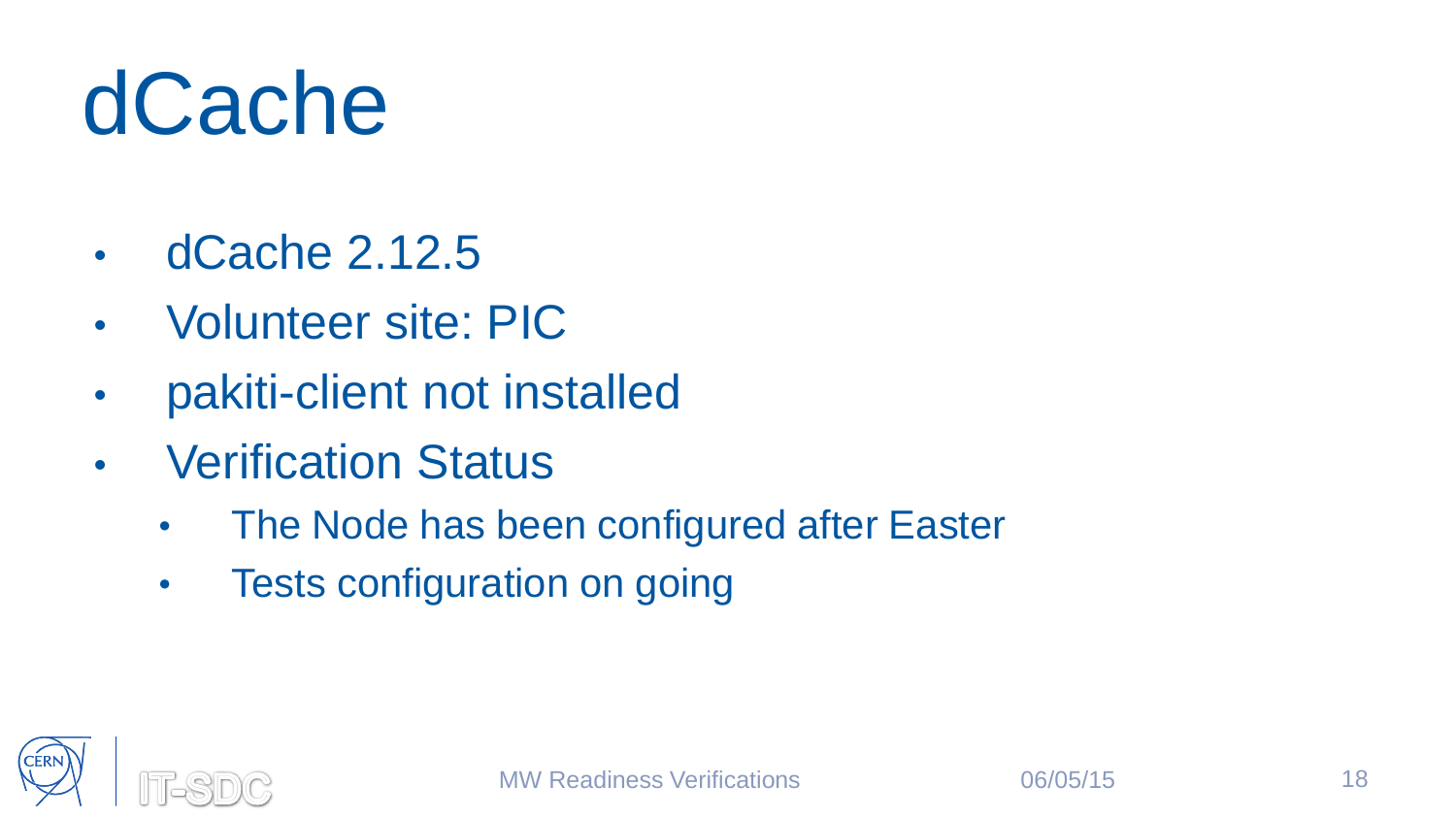# ARC-CE

- ARC-CE 5.0.0
- Volunteer site: Brunel
- pakiti-client installed
- **Verification Status** 
	- ARC-CE installation is on-going ( released in EPEL later than planned, ~15 days ago)
	- tests configuration will follow